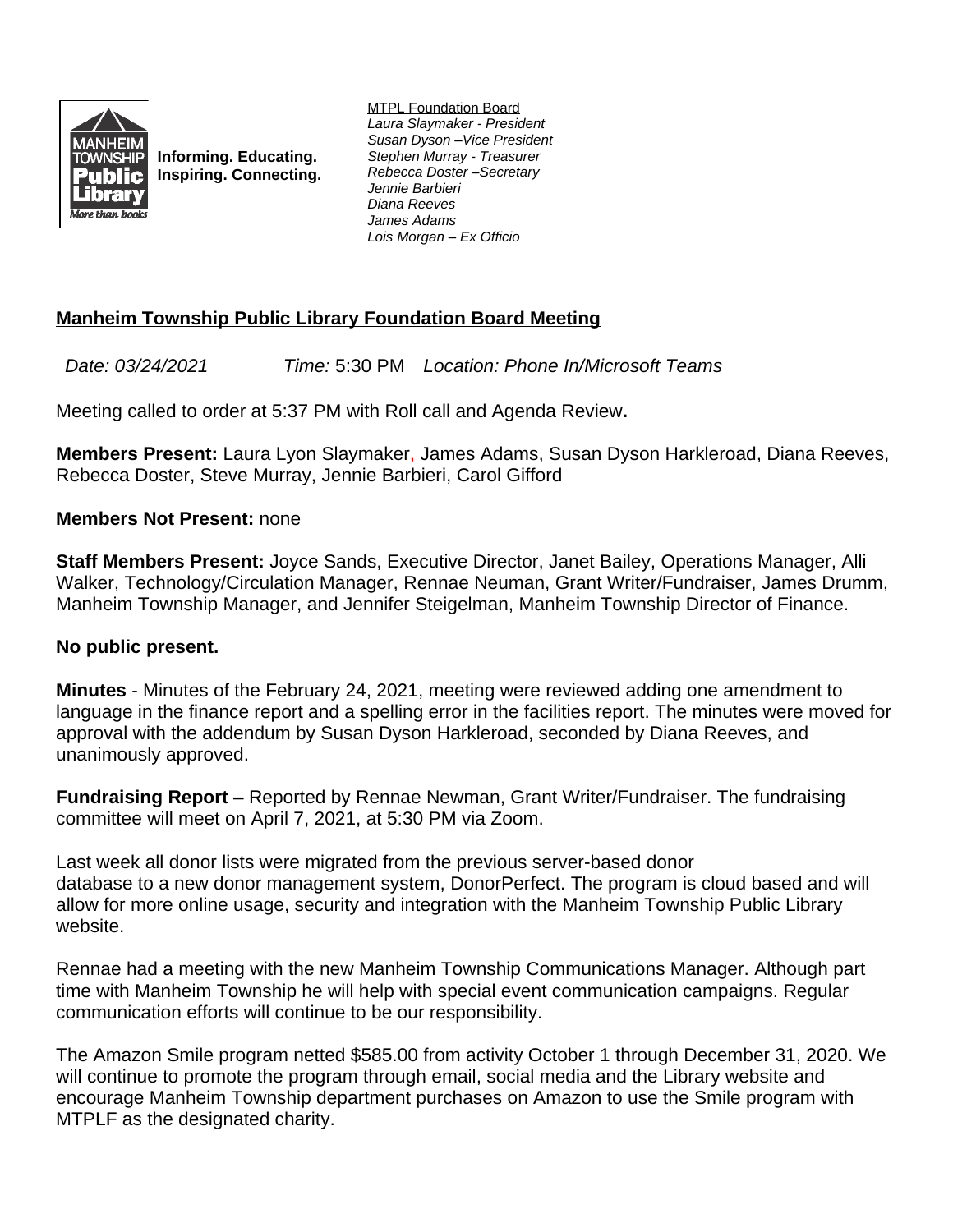The panels for the first StoryWalk® are being installed currently. A soft opening will be held on April 24, 2021, with the story "Ol Mama Squirrel" completely installed. There will be a hand-out prepared to be given to guests attending the Native Plant and Wildlife Festival on April 24, 2021, announcing the first installation and encouraging families to visit. Further plans for the grand opening to be announced.

# **Committee Reports**

**Finance Report –** Jennifer Stiegelman, MT Director of Finance had a meeting with the MT Solicitor, Dwight Yoder, attended by Commissioners DiMeo and O'Brien, and MTPL Executive Director, Joyce Sands, for the purpose of reviewing the investment policy. The review is now complete at this time. It was determined that a previous concern from the Interim Manheim Township Manager, Ben Marchant did not apply and the MTPL Foundation Board is able to develop an Investment Policy as we are a separate 501c3.

The 2020 year-end reports have not been audited at this time, however, the month by month reports will be provided to James Adams and Steve Murray for their review.

**Facilities Report –** Dan Yohn from the Manheim Township Public Works department, Diana Reeves, Susan Dyson Harkleroad, and Joyce Sands met with the lighting consultant to discuss a proposal for additional outdoor lighting. Once Mr. Yohn receives a recommendation from the lighting consultant, he will put together a proposal for the MTPL Foundation Board. Mr. Yohn also inspected the current lighting and found a switch that had been turned off and bulbs that needed replacement. Since completing those tasks, the lighting, especially in the staff parking area, has been improved. He also shared that PPL maintains the large light polls around the library and is responsible for bulb replacement and other maintenance of the pole lighting.

**Friends Report –** no report

**Personnel Report – no report** 

### **Nominating Report – no report**

**Executive Director's Report-** 2020 statistics were compared with those of calendar year 2019. Circulation was better then expected considering the amount of time the library was closed due to the pandemic. Curbside circulation remains popular across all demographics and contributed to the circulation numbers. Currently Joyce and appropriate staff will work on a proposal for the next phase of re-opening. As soon as additional staff are able to be recruited, Passport services can begin. Additional programming and room rentals can begin with the guidance of the Manheim Township Manager and Manheim Township Emergency Management Director.

Joyce gave an update of her conversation with the Executive Director of the Adamstown Public Library regarding their ad on WGAL TV. Two videos were made. One was to promote their capital campaign. The other was a general promotional video. These were ads, not public service announcements. The director at Adamstown offered to share what was learned during the ad process should we decide to pursue our own ad in the future.